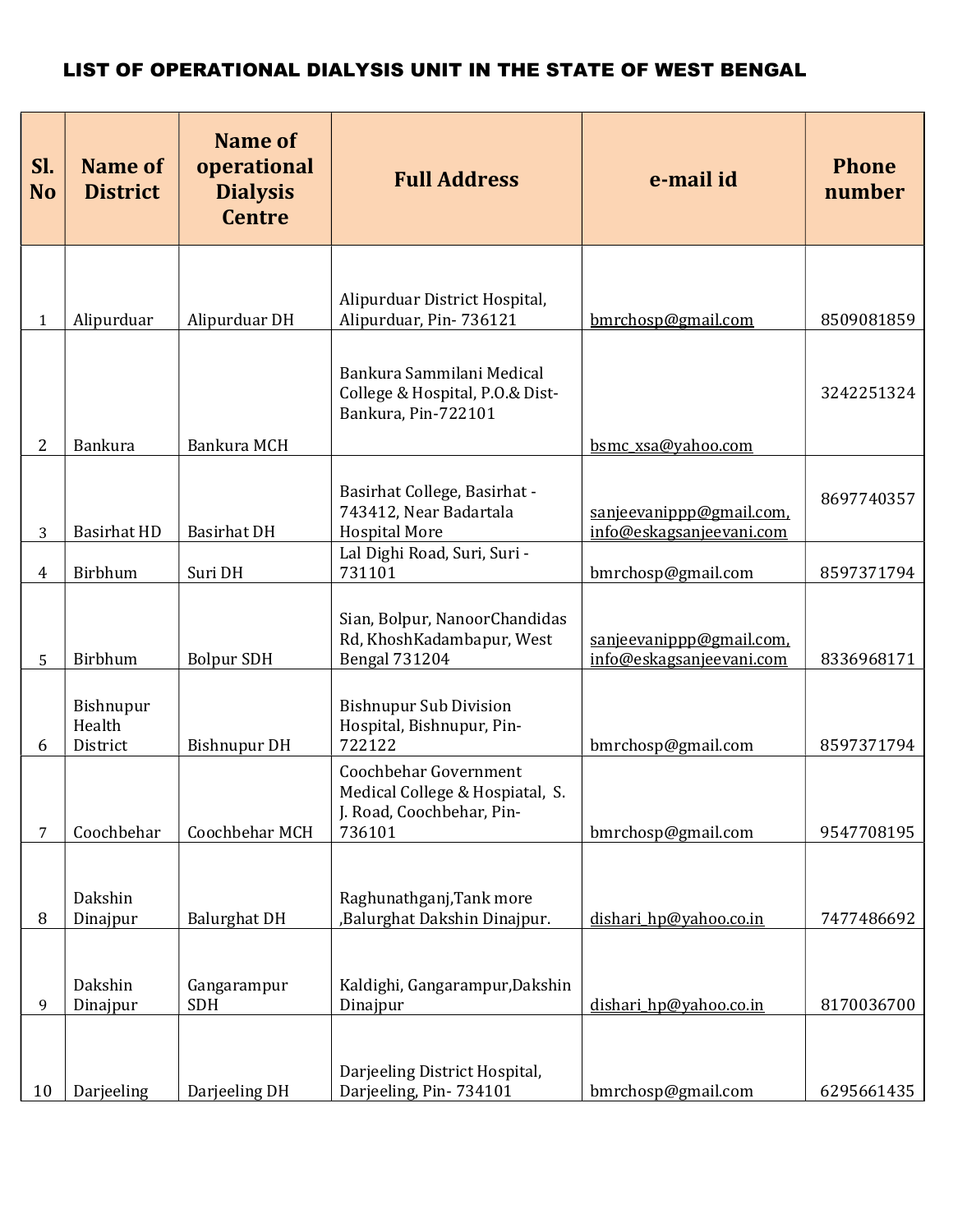| Sl.<br><b>No</b> | <b>Name of</b><br><b>District</b> | <b>Name of</b><br>operational<br><b>Dialysis</b><br><b>Centre</b> | <b>Full Address</b>                                                              | e-mail id                                            | <b>Phone</b><br>number |
|------------------|-----------------------------------|-------------------------------------------------------------------|----------------------------------------------------------------------------------|------------------------------------------------------|------------------------|
| 11               | Darjeeling                        | Siliguri DH                                                       | Sliliguri District Hospital,<br>Siliguri, Pin-734001                             | bmrchosp@gmail.com                                   |                        |
|                  |                                   | North Bengal                                                      |                                                                                  |                                                      | 0353-                  |
| 12               | Darjeeling                        | <b>MCH</b>                                                        | Darjeeling                                                                       | nbmchmsvp@gmail.com                                  | 2585478                |
| 13               | Diamond<br>Habour HD              | Diamond Harbour<br><b>MCH</b>                                     | Diamond Harbour Road,<br>Harindanga, West Bengal<br>743331                       | sanjeevanippp@gmail.com.<br>info@eskagsanjeevani.com | 8336069817             |
| 14               | Hooghly                           | <b>Hooghly DH</b>                                                 | Hospital Road, Chinsurah,<br>Hooghly, West Bengal 712102                         | sanjeevanippp@gmail.com,<br>info@eskagsanjeevani.com | 8697705160             |
| 15               | Hooghly                           | Arambag SDH                                                       | Arambagh Sub Division<br>Hospital, Arambagh, Pin-<br>712601                      | bmrchosp@gmail.com                                   | 6294121747             |
| 16               | Howrah                            | Howrah DH                                                         | 10, 11 Biplabi haren ghosh<br>sarani, Howrah, West Bengal<br>711101              | sanjeevanippp@gmail.com,<br>info@eskagsanjeevani.com | 8697701242             |
| 17               | Howrah                            | Uluberia SDH                                                      | Uluberia Sub Division Hospital,<br>Uluberia, Howrah, Pin-711315                  | bmrchosp@gmail.com                                   | 8617248717             |
| 18               | Jalpaiguri                        | Superspeciality<br>Hospital Malbazar                              | MAL SUPER SPECIALTY<br>HOSPITAL, MALBAZAR,<br>JALPAIGURI, WEST BENGAL-<br>735221 | sanjeevanippp@gmail.com,<br>info@eskagsanjeevani.com | 8360898310             |
| 19               | Jalpaiguri                        | Jalpaiguri DH                                                     | Jalpaiguri District Hospital,<br>Jalpaiguri, Pin-735101                          | bmrchosp@gmail.com                                   | 790883994              |
|                  |                                   |                                                                   | Jalpaiguri SSH, Jalpaiguri, Pin-                                                 |                                                      |                        |
| 20               | Jalpaiguri                        | Jalpaiguri SSH                                                    | 735101                                                                           | bmrchosp@gmail.com                                   |                        |
| 21               | Jhargram HD                       | Jhargram DH                                                       | Main Road, Jhargram, West<br><b>Bengal 721507</b>                                | sanjeevanippp@gmail.com,<br>info@eskagsanjeevani.com | 8336946387             |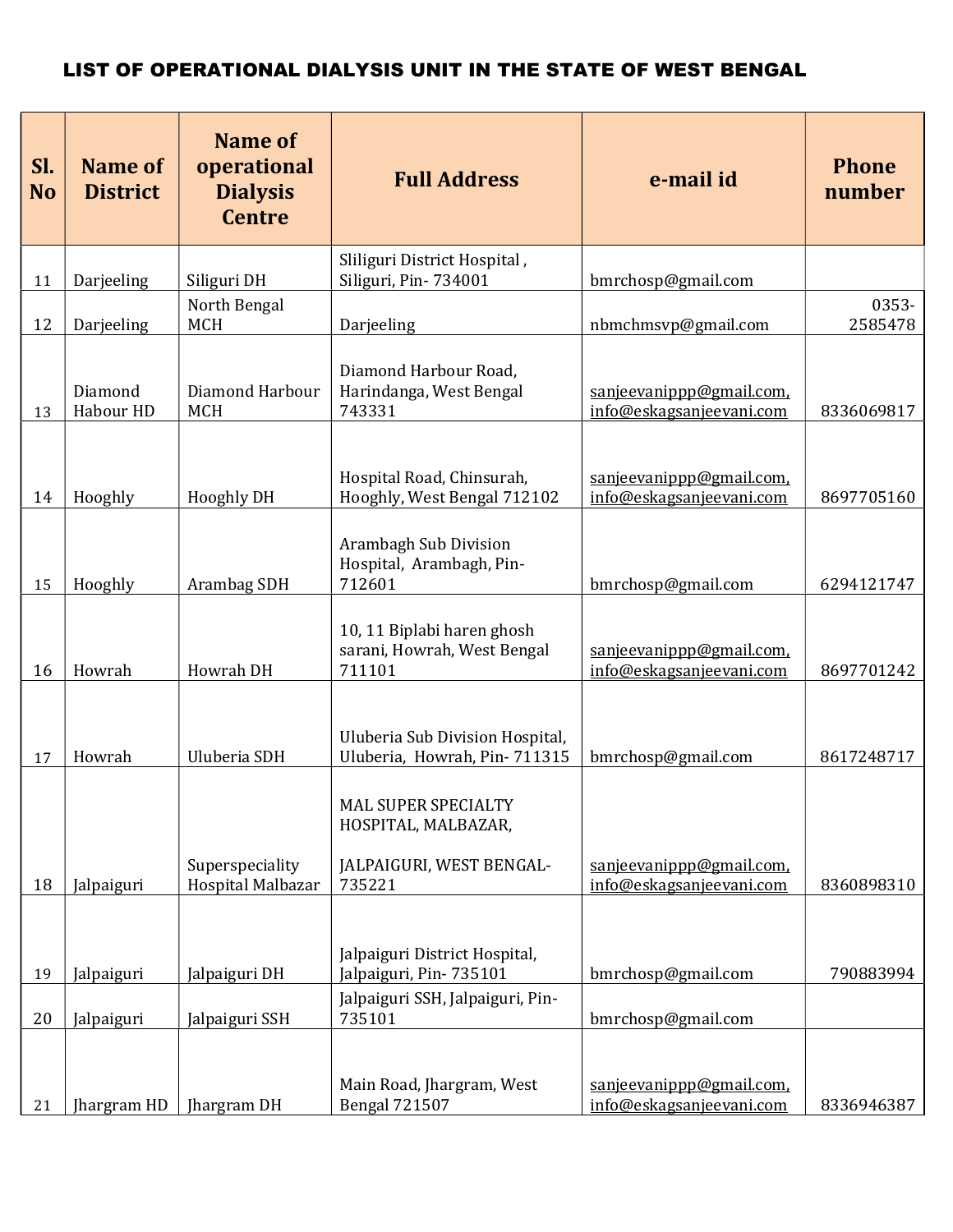| SI.<br><b>No</b> | <b>Name of</b><br><b>District</b> | <b>Name of</b><br>operational<br><b>Dialysis</b><br><b>Centre</b> | <b>Full Address</b>                                                                                                  | e-mail id                                            | <b>Phone</b><br>number |
|------------------|-----------------------------------|-------------------------------------------------------------------|----------------------------------------------------------------------------------------------------------------------|------------------------------------------------------|------------------------|
| 22               | Kolkata                           | <b>CNMCH</b>                                                      | 32, Gorachand<br>Road, Beniapukur, Kolkata -<br>700014                                                               | rakesh@binaykia.com,<br>dkajal2014@gmail.com         | 3322890317             |
| 23               | Kolkata                           | Kolkata MCH                                                       | Kolkata88, College st, college<br>square, Kolkata - 700073                                                           | rakesh@binaykia.com,<br>dkajal2014@gmail.com         | 3322123141             |
| 24               | Kolkata                           | <b>IDBG Hospital</b>                                              | 57, Beliaghata Main Road,<br>Phool Bagan, Beleghata,<br>Kolkata,                                                     | sanjeevanippp@gmail.com,<br>info@eskagsanjeevani.com | 8336069820             |
| 25               | Kolkata                           | <b>SSKM Hospital</b>                                              | A.J.C. Bose Road, Kolkata -<br>700020                                                                                | msvpsskm@gmail.com                                   | 033-<br>22041101       |
| 26               | Kolkata                           | <b>SNP Hospital</b>                                               | A.J.C. Bose Road, Kolkata -<br>700020                                                                                | snph2015@gmail.com                                   |                        |
| 27               | Kolkata                           | <b>RGK MCH</b>                                                    | 1, Khudiram Bose Sarani,<br>Kolkata - 700 004                                                                        | principal_rgkarmch@rediff<br>mail.com                | 033-2555-<br>7656      |
| 28               | Kolkata                           | <b>NRS MCH</b>                                                    | 138, A.J.C Bose Road, Kolkata -<br>700014.                                                                           | principalnrsmc@gmail.com                             | 033-2265-<br>3333      |
| 29               | Malda                             | Malda MCH                                                         | Uma Roy Sarani, Singhatala<br>Malda.WB,732101,                                                                       | rakesh@binaykia.com,<br>dkajal2014@gmail.com         | 3512221220             |
| 30               | Midnapore                         | Midnapore MCH                                                     | Midnapore Medical College &<br>Hospital, Kerinitola, Midnapur                                                        | principal.mdmch@gmail.co<br>m                        | 3222275503             |
| 31               | Murshidabad                       | Murshidabad<br>MCH                                                | <b>Station Road</b><br>PO & PS-Berhampore<br>Pin-742101<br>Fax-03482 274094<br>E-mail:<br>principal.msdmch@gmail.com | rakesh@binaykia.com,<br>dkajal2014@gmail.com         | 3482262009             |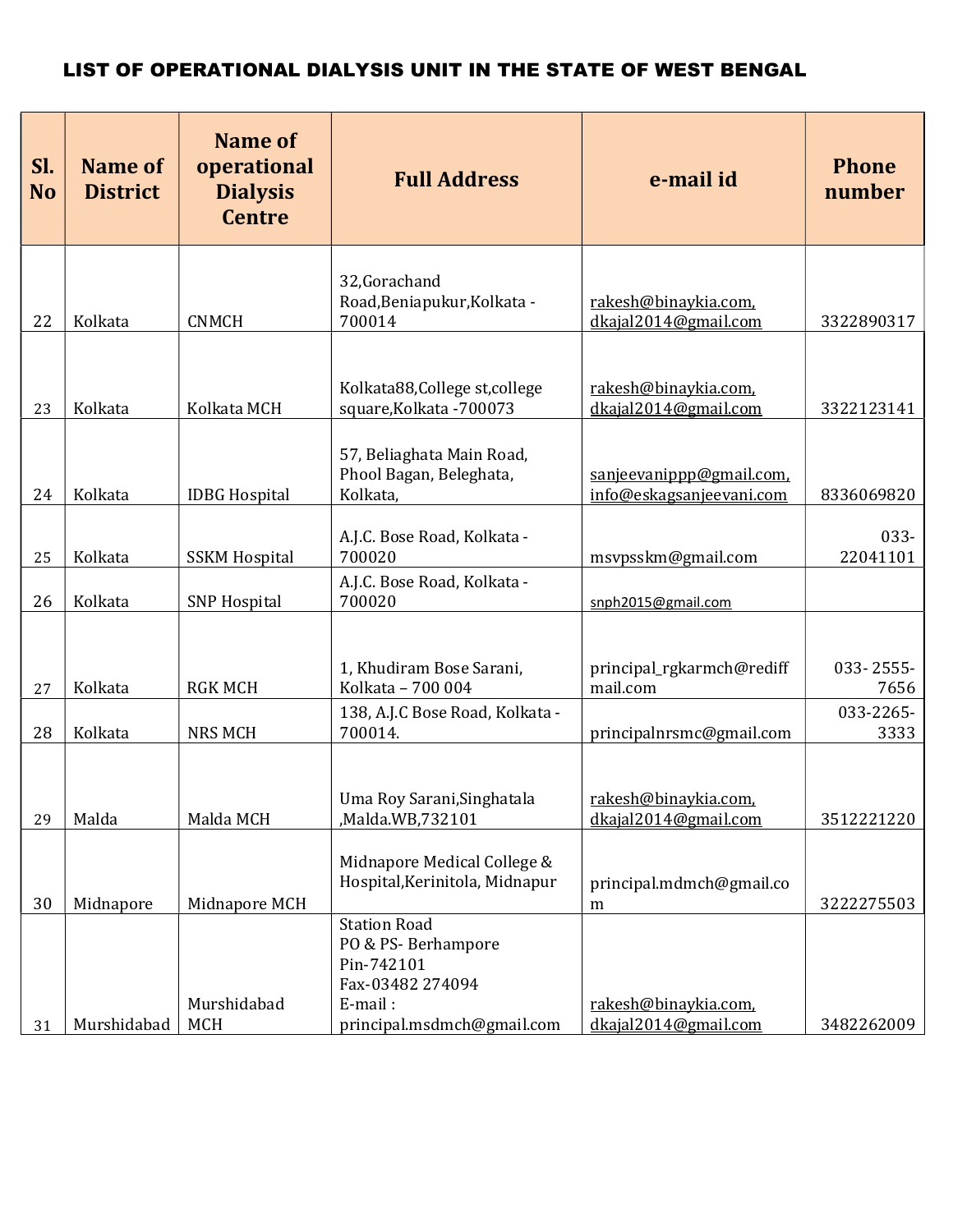| Sl.<br><b>No</b> | <b>Name of</b><br><b>District</b> | <b>Name of</b><br>operational<br><b>Dialysis</b><br><b>Centre</b> | <b>Full Address</b>                                           | e-mail id                                            | <b>Phone</b><br>number |
|------------------|-----------------------------------|-------------------------------------------------------------------|---------------------------------------------------------------|------------------------------------------------------|------------------------|
|                  |                                   |                                                                   |                                                               |                                                      |                        |
| 32               | Nadia                             | CoM & JNM<br>Hospital/Kalyani                                     | JNM Hospital Road, Kalyani<br>Nadia.WB,742101                 | rakesh@binaykia.com,<br>dkajal2014@gmail.com         | 3325821115             |
|                  |                                   |                                                                   |                                                               |                                                      |                        |
| 33               | Nadia                             | Nadia DH                                                          | Krishnanagar, West Bengal<br>741101                           | sanjeevanippp@gmail.com,<br>info@eskagsanjeevani.com | 8697704396             |
|                  |                                   |                                                                   | CONTAI S D HOSPITAL, M G                                      |                                                      |                        |
| 34               | Nandigram<br>HD                   | Contai SD<br>Hospital                                             | ROAD, DARUA, WARD NO-1,<br>CONTAI, PURBA MIDNAPUR             | bmrchosp@gmail.com                                   | 9679470142             |
|                  |                                   |                                                                   |                                                               |                                                      |                        |
|                  |                                   |                                                                   |                                                               |                                                      |                        |
|                  | North 24                          | CoM & Sagar<br>Dutta Hospital,                                    | 578, B.T. Road,                                               | rakesh@binaykia.com,                                 |                        |
| 35               | Parganas                          | Kamarhati                                                         | Kamarhati.Kolkata -700058                                     | dkajal2014@gmail.com                                 | 3325836622             |
|                  |                                   |                                                                   | North 24 Parganas, Barasat,                                   | sanjeevanippp@gmail.com,                             |                        |
| 36               | North 24 pgs                      | <b>Barasat DH</b>                                                 | Kolkata, West Bengal 700124                                   | info@eskagsanjeevani.com                             | 8697708159             |
|                  |                                   |                                                                   |                                                               |                                                      |                        |
|                  |                                   | Dr. B.N.                                                          |                                                               |                                                      |                        |
| 37               | North 24 pgs                      | Bose/Barrackpore<br><b>SDH</b>                                    | Barrackpore, north 24pgs, pin-<br>700123                      | bmrchosp@gmail.com                                   | 9851003853             |
|                  |                                   |                                                                   |                                                               |                                                      |                        |
|                  | Pachim                            |                                                                   | Asansol Sub Division Hospital,                                |                                                      |                        |
| 38               | Burdwan                           | Asansol DH                                                        | Asansol, Bardwan, Pin-713301                                  | bmrchosp@gmail.com                                   | 9609127514             |
|                  |                                   |                                                                   | Haldia - Tamluk - Mechada                                     |                                                      |                        |
| 39               | Purba<br>Mednipur                 | Tamluk DH                                                         | Road, Sriram Pur, Tamluk, West<br><b>Bengal 721636</b>        | sanjeevanippp@gmail.com,<br>info@eskagsanjeevani.com | 8697701695             |
|                  |                                   |                                                                   |                                                               |                                                      |                        |
|                  | Purbo                             |                                                                   | BURDWMAN GOVT MEDICAL<br><b>COLLEGE &amp; HOSPITAL, PURBA</b> |                                                      |                        |
| 40               | Burdwan                           | <b>Burdwan MCH</b>                                                | BURDWMAN, PIN-713101                                          | bmrchosp@gmail.com                                   | 8617015585             |